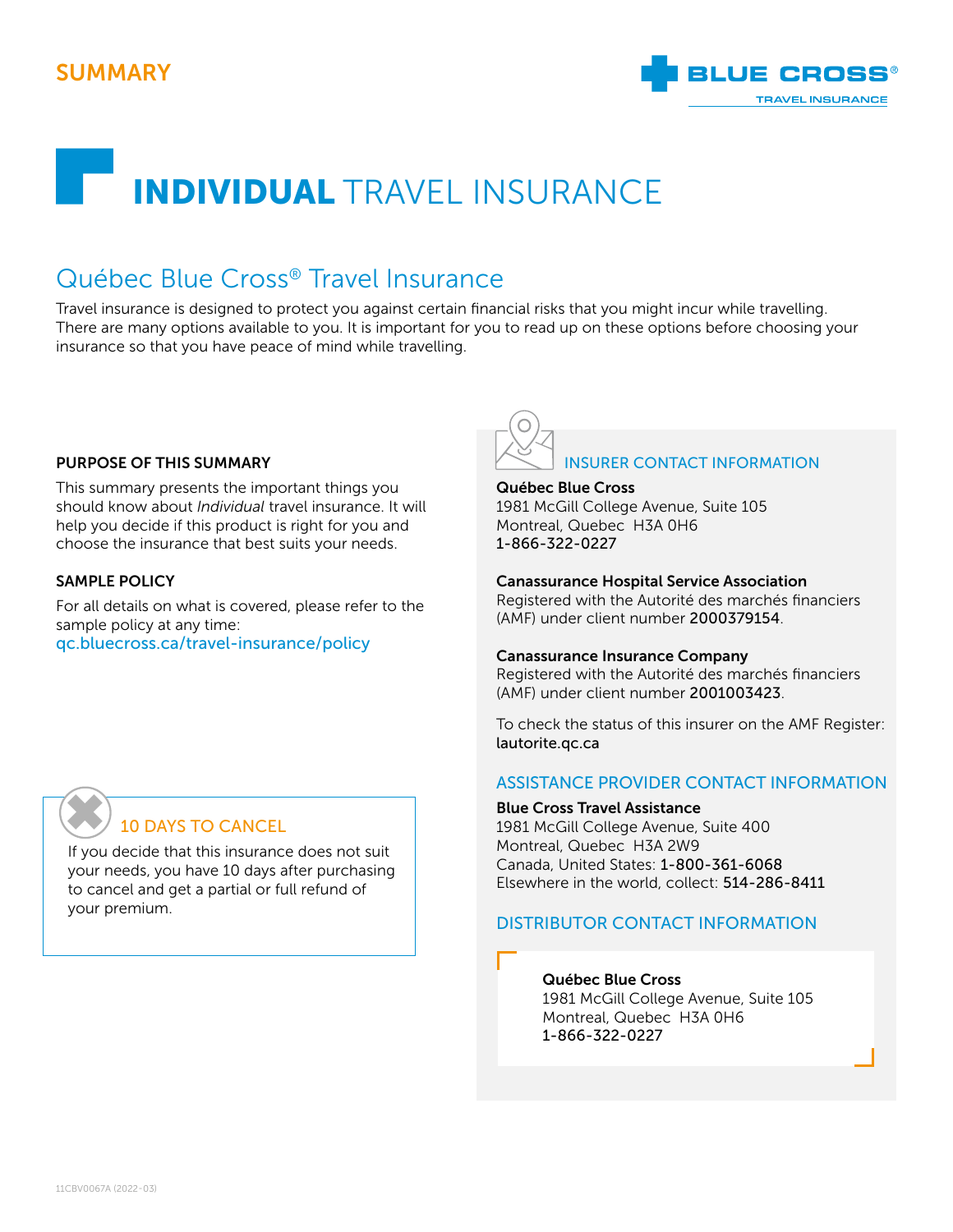## WHAT IS INDIVIDUAL TRAVEL INSURANCE

*Individual* travel insurance allows you choose one or more coverages to meet your specific insurance needs.

#### Who can be insured

- Canadian residents covered by a public health insurance for the entire duration of the trip
- Anyone 31 days old or older

#### Solutions tailored to your needs

Do you need medical insurance that covers you in the event of an illness or accident?

Do you need trip cancellation or interruption coverage because you incurred non-refundable travel expenses before leaving?



- Make sure that you and everyone you wish to insure meet all the eligibility criteria for the insurance. For further information, please refer to the policy, page 3.
- Do not hesitate to contact your distributor if you have any questions or doubts.

There are several options available to you, and it is important that you fully understand the advantages of each one.

#### Beginning and end of coverage

| <b>Coverage</b>                                                                                                     | <b>Beginning of coverage</b>                                                                                                                                                                                                                                                                              | <b>End of coverage</b>                                                                                                                                                    |  |
|---------------------------------------------------------------------------------------------------------------------|-----------------------------------------------------------------------------------------------------------------------------------------------------------------------------------------------------------------------------------------------------------------------------------------------------------|---------------------------------------------------------------------------------------------------------------------------------------------------------------------------|--|
| <b>Emergency Medical Care</b><br>Emergency Medical Care in Canada*<br>Accidental Death and Dismemberment<br>Baggage | On the last of the following dates:<br>• Effective date of contract.<br>or<br>Departure date of the trip.                                                                                                                                                                                                 | On the first of the following dates:<br>• Contract expiry date, or<br>• Return date of the trip, whether<br>the return is planned or premature,<br>except for Trip Break. |  |
|                                                                                                                     |                                                                                                                                                                                                                                                                                                           | *Leaving Canada during the coverage<br>period renders the coverage invalid in<br>its entirety.                                                                            |  |
| Trip Cancellation or Interruption                                                                                   | On the last of the following dates:<br>• Purchase date of contract, or<br>• Date of first non-refundable deposit<br>for trip or transportation ticket.<br>*If you have chosen not to insure the<br>prepayments of you travel expenses,<br>the coverage takes effect on the<br>departure date of the trip. | On the first of the following dates:<br>• Contract expiry date, or<br>• Return date of the trip, whether<br>the return is planned or premature,<br>except for Trip Break. |  |

The insurance must cover the entire duration of the trip, including the date of departure and the date of return. If the trip needs to be extended, you must contact your distributor before leaving or before the last day of coverage, at the latest. WARNING

#### Trip Break

If you purchase this product, you may come back to your province of residence and then go back to your destination without terminating your insurance contract.

For further information, please refer to the policy on page 35.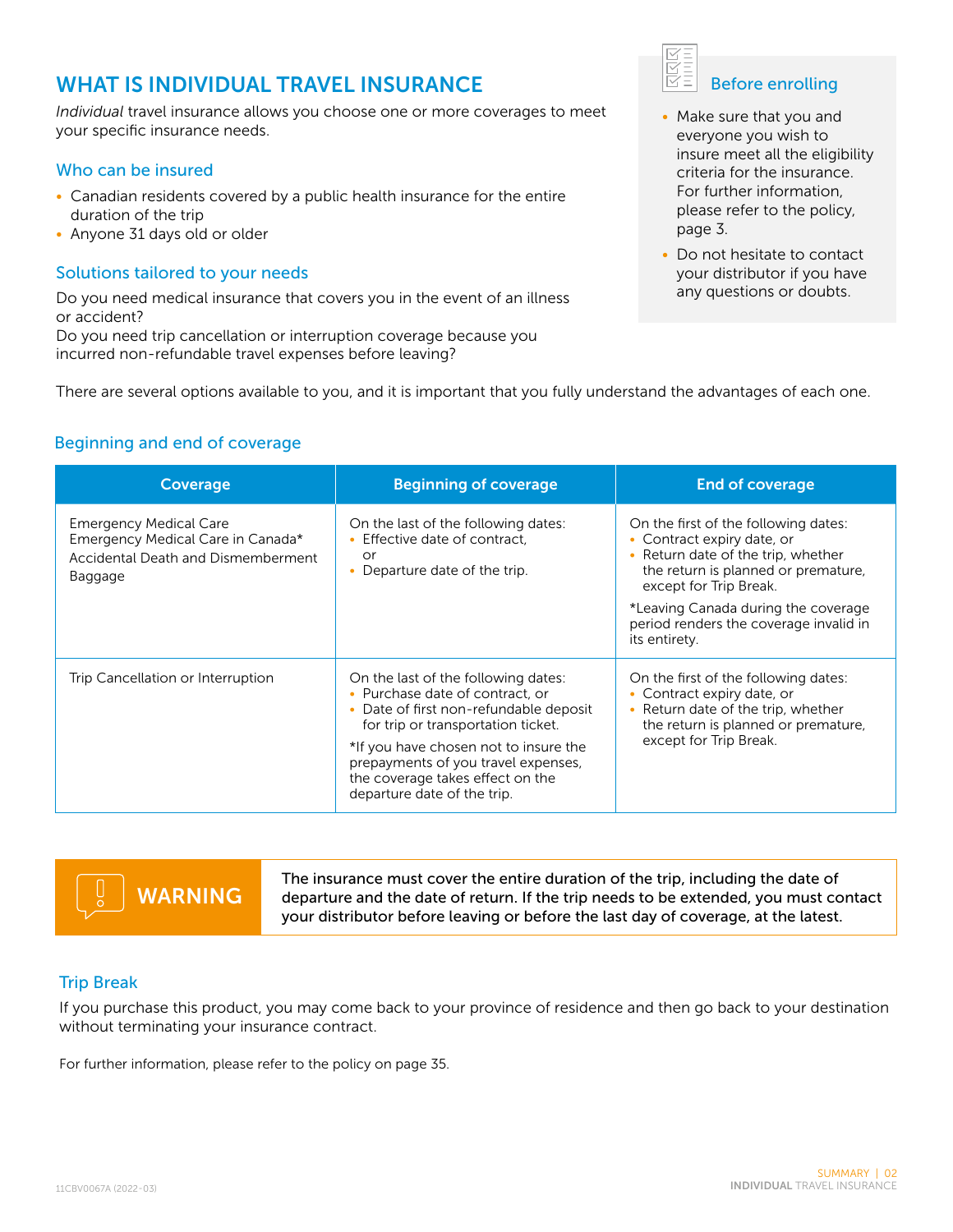## **BENEFITS**

| <b>Benefit</b>                                                                                                                                                                                                                                       | <b>Description</b>                                                                                                                                                                                                                                                         | <b>Maximum Amount</b>                                                      |
|------------------------------------------------------------------------------------------------------------------------------------------------------------------------------------------------------------------------------------------------------|----------------------------------------------------------------------------------------------------------------------------------------------------------------------------------------------------------------------------------------------------------------------------|----------------------------------------------------------------------------|
| <b>Emergency Medical Care, including</b><br>Emergency Medical Care in Canada*<br>> Hospitalization, medical and<br>paramedical expenses<br>> Transportation and repatriation<br>expenses<br>> Subsistence allowance<br>> Medical follow-up in Canada | Reimburses expenses incurred<br>following an emergency resulting<br>from an accident or sudden illness<br>while travelling.<br>*If you have chosen Emergency<br>Medical Care in Canada, the coverage<br>is valid only for trips taken entirely<br>within Canadian borders. | \$5,000,000                                                                |
| <b>Trip Cancellation or Interruption</b>                                                                                                                                                                                                             | Reimburses non-refundable travel<br>expenses paid in advance when you<br>or your travelling companion need<br>to cancel, change or interrupt your<br>trip due to certain serious and<br>unexpected events.                                                                 | Before the trip: customized to your<br>needs<br>During the trip: unlimited |
| <b>Accidental Death and</b><br>Dismemberment <sup>+</sup>                                                                                                                                                                                            | Covers you in case of death or loss<br>of use of one or more limbs resulting<br>from an accident sustained during<br>the trip.                                                                                                                                             | \$300,000, depending on age<br>and circumstances                           |
| Baggage <sup>+</sup>                                                                                                                                                                                                                                 | Covers you for delayed, lost, stolen or<br>damaged baggage during your trip.                                                                                                                                                                                               | \$1,500                                                                    |

+ This coverage may not be purchased alone; it must be combined with the Emergency Medical Care coverage and/or the Trip Cancellation or Interruption coverage.

#### There are maximum amounts based on the type of expenses incurred. For example, for the subsistence allowance under the Emergency Medical Care coverage, we will reimburse \$300 per day, up to a maximum of \$3,000.

For further information, please refer to the policy:

|                  |                                                                                                             |             | Accidental Death   |             |
|------------------|-------------------------------------------------------------------------------------------------------------|-------------|--------------------|-------------|
|                  | $\begin{array}{c}\n\hline\n\circ =\n\\ \hline\nm =\n\\ \hline \end{array}$ Emergency Medical Care in Canada | pages 9-14  | or Dismemberment . | pages 25-26 |
| $-\triangleleft$ | Trip Cancellation or Interruption                                                                           | pages 18-21 | Baggage            | pages 28-29 |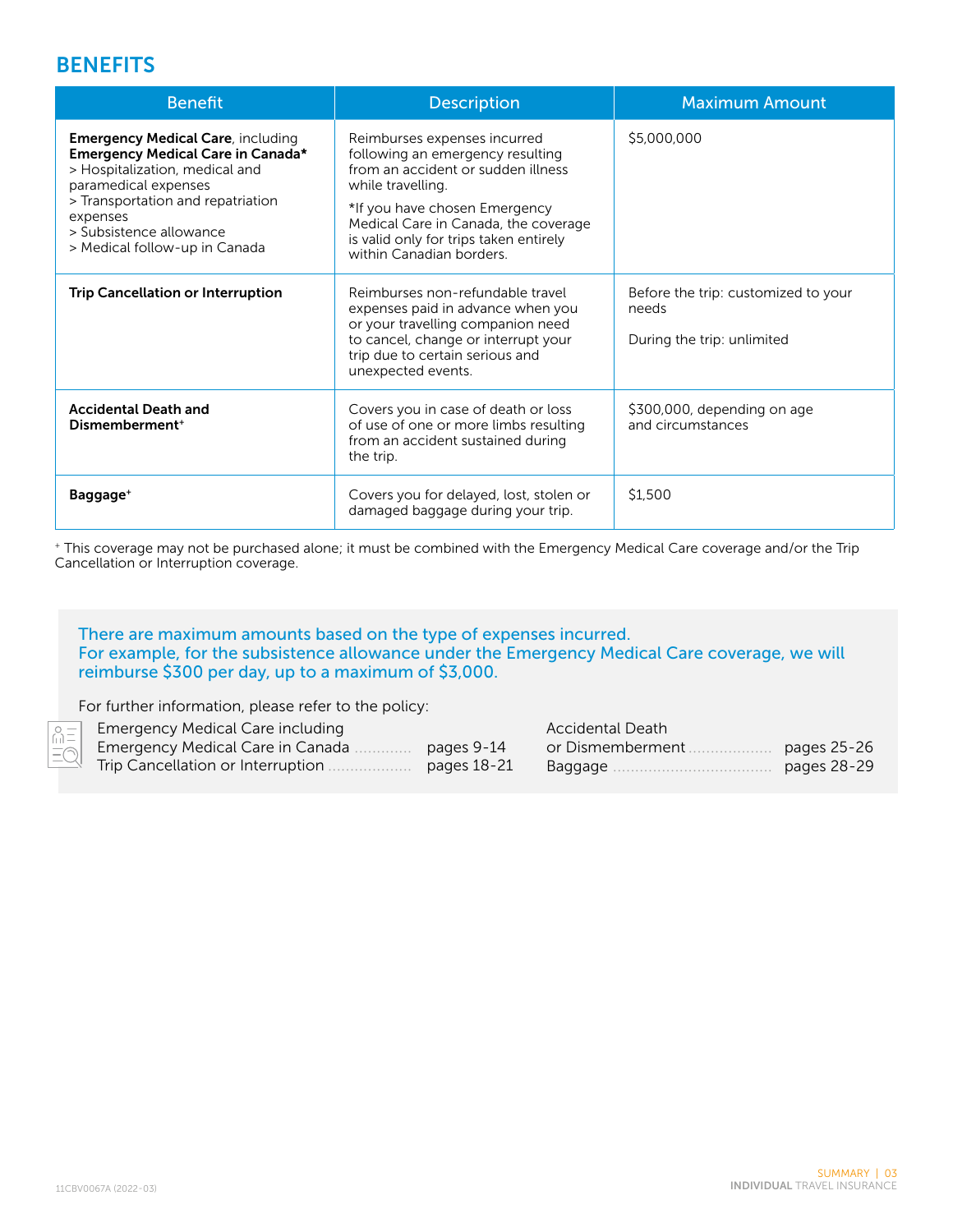## TRAVEL ASSISTANCE



#### BLUE CROSS TRAVEL ASSISTANCE 24/7 assistance, worldwide

#### Medical assistance

- Recommendation of a medical facility that dispenses the best care for your condition
- Follow-up of medical file by our health professionals
- Repatriation planning

#### General assistance

- Communication with the embassy and/or your financial institution in the event of loss or theft of documents
- Interpretation services to be able to communicate with the resource persons on site

#### IMPORTANT

When there is an incident, you must contact Blue Cross Travel Assistance otherwise benefits may be refused.

This way, Blue Cross Travel Assistance will be able to:

- Direct you to an appropriate medical facility
- Confirm your coverage
- Coordinate the payment, whenever possible
- Send you the forms to be completed



## WARNING

#### Exclusions

All coverages include exclusions and limits. It is important to know what they are before purchasing the insurance.

#### Pre-existing medical conditions

Exclusions for pre-existing medical conditions apply based on:

- Your age
- The duration of your trip
- The coverages included in your contract
- The answers to the health declaration, if applicable

Please refer to the policy for further information:

 $\sum_{i=1}^{n}$  $\equiv$  Emergency Medical Care ........................... pages 15-16 Trip Cancellation or Interruption ................. page 23

#### Other exclusions

The policy also includes other exclusions specific to each benefit. Below are a few examples, but please refer to your own insurance policy for a complete list of applicable exclusions.

- Pregnancy, delivery or complications during the 9 weeks preceding or following the expected date of delivery
- Participation in certain sports or activities
- Suicide and self-inflicted injury
- Abuse of prescription drugs or alcohol,
- or use of drugs
- Criminal act
- Act of war and civil unrest

Before leaving, check your insurance policy for the complete list of exclusions.

| $\equiv$                |                                             |         |
|-------------------------|---------------------------------------------|---------|
|                         |                                             |         |
| $\overline{\mathbb{Z}}$ | Accidental Death and Dismemberment  page 27 |         |
|                         |                                             | page 31 |
|                         |                                             |         |